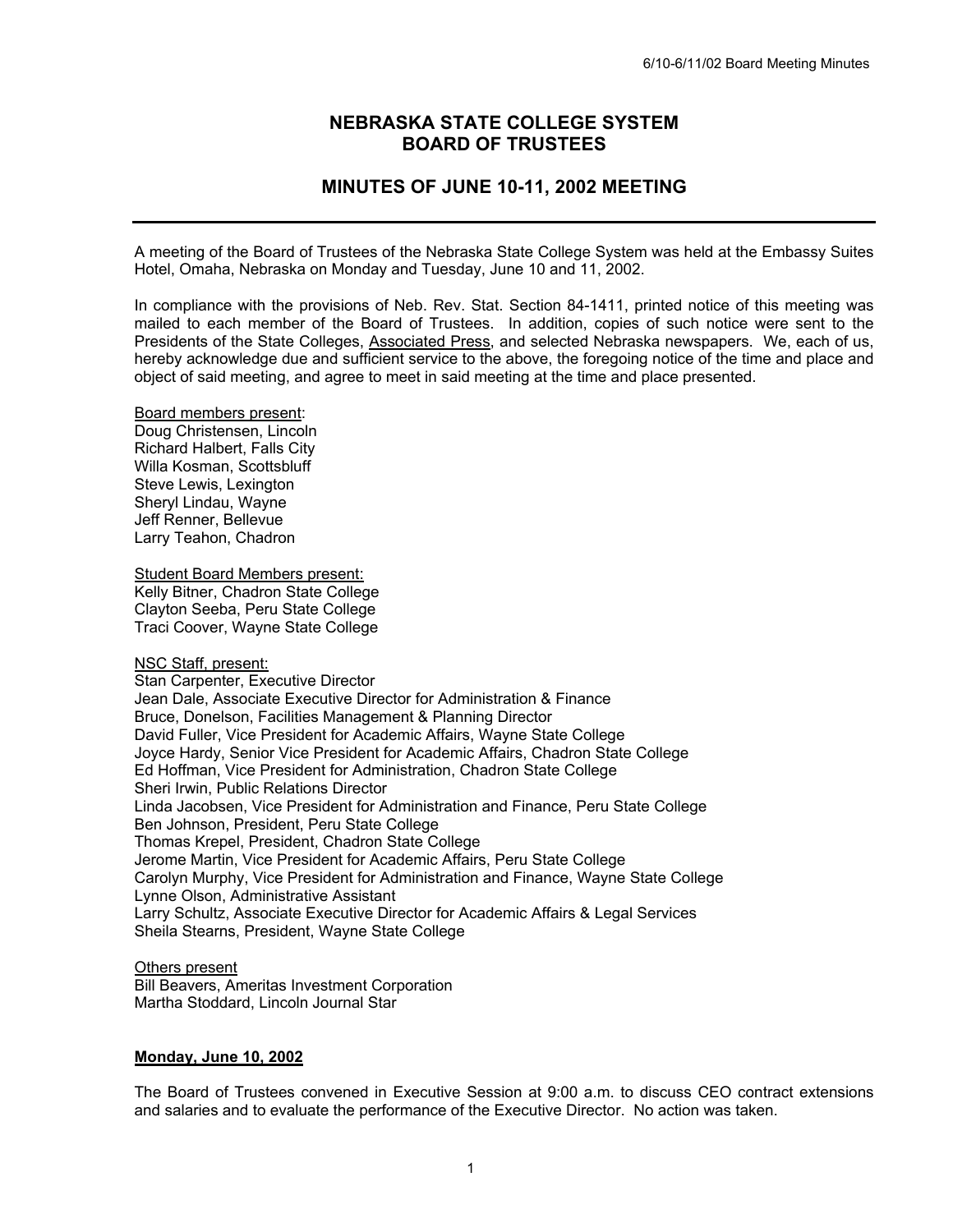## **STRATEGIC PLANNING SESSION**

The Board members met to finalize the mission statement, vision statement, and priorities for the NSC.

The Academic and Personnel Committee and the Fiscal and Facilities Committee met separately to discuss agenda items. No action was taken. The committee meetings adjourned at 3:30 p.m.

## **Tuesday, June 11, 2002**

## **CALL TO ORDER—BUSINESS MEETING**

Board Chair Renner called the business meeting to order at 9:00 a.m.

## **APPROVAL OF MEETING AGENDA**

The meeting agenda for June 11, 2002 was approved as presented.

## **APPROVAL OF MINUTES**

Minutes of the April 8-9 and April 25 meetings were approved. Voting aye: Christensen, Halbert, Kosman, Lindau, Renner, and Teahon. Voting nay: None. Abstaining: Lewis. Student Opinion aye: Bitner, Coover, and Seeba.

# **ITEMS FOR DISCUSSION AND ACTION**

#### **Academic and Personnel Committee**

#### Personnel Recommendations

A motion to approve the personnel recommendations submitted by the colleges was recommended by the committee to the full Board, which unanimously approved the motion. (Copies are attached to the official minutes.)

#### Executive Director Extension and Salary

A motion to approve a 5.5% salary increase for 2002-03 and contract extension until June 30, 2004 for the executive director was recommended by the committee to the full Board, which unanimously approved the motion. Voting aye: Christensen, Halbert, Kosman, Lewis, Lindau, Renner, and Teahon. Voting nay: None. Student Opinion aye: Bitner, Coover, and Seeba.

Stan Carpenter, NSC Executive Director  $$155,824$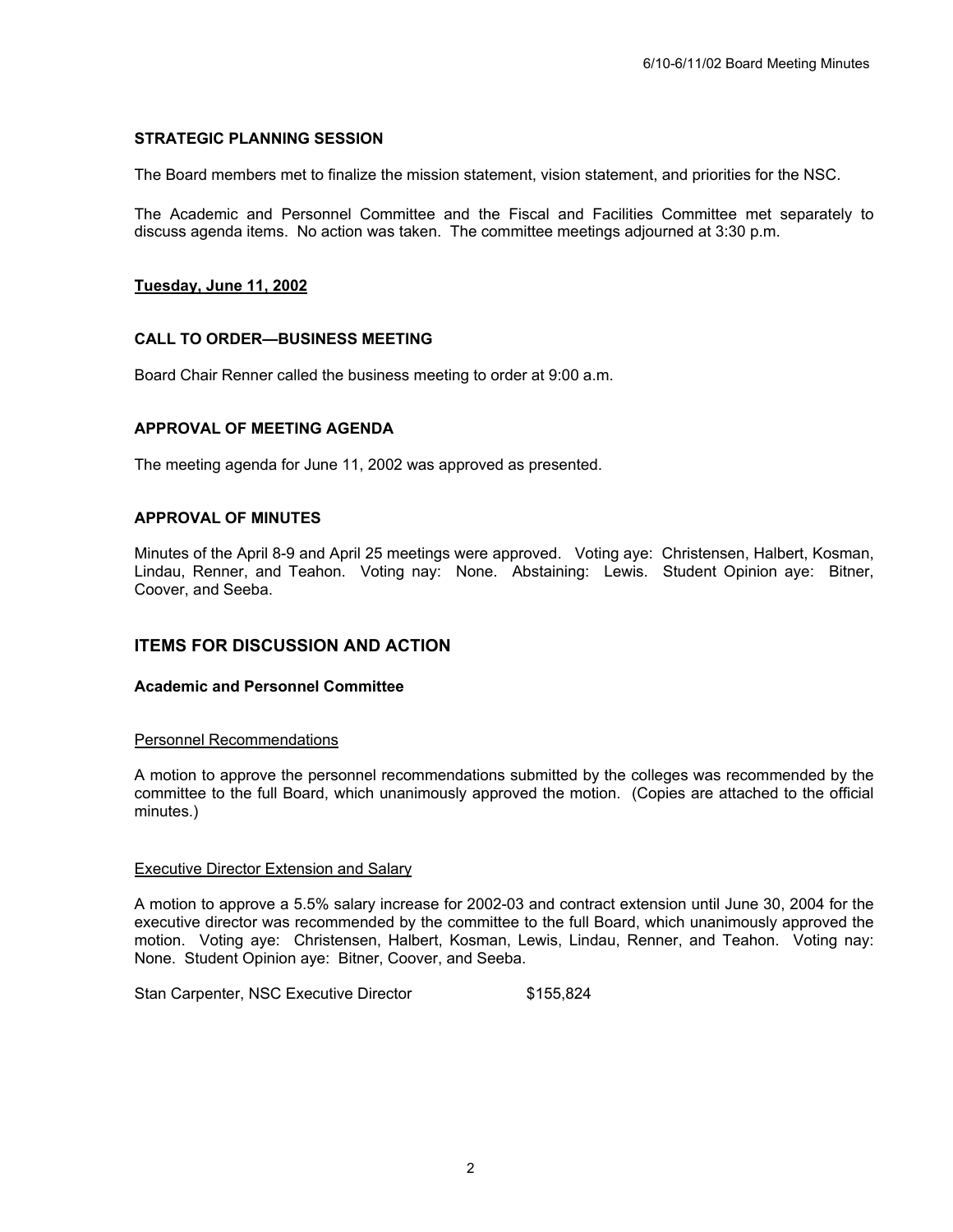# CEO Contract Extensions and Salaries

A motion to approve a 5.5% salary increase for 2002-03 and contract extension until June 30, 2004 for the following individuals was recommended by the committee to the full Board, which unanimously approved the motion. Voting aye: Christensen, Halbert, Kosman, Lewis, Lindau, Renner, and Teahon. Voting nay: None. Student Opinion aye: Bitner, Coover, and Seeba.

| Tom Krepel, President, Chadron State College   | $$137,086$ , plus housing allowance of $$14,000$ |
|------------------------------------------------|--------------------------------------------------|
| Ben Johnson, President, Peru State College     | \$132,477, plus housing allowance of \$7,000     |
| Sheila Stearns, President, Wayne State College | $$138,238$ , plus housing allowance of $$14,000$ |

## Faculty and Staff Salary Recommendations

A motion to approve the 2002-03 salary recommendations as submitted by the Executive Director and the college presidents was recommended by the committee to the full Board, which unanimously approved the motion. Voting aye: Christensen, Halbert, Kosman, Lewis, Lindau, Renner, and Teahon. Voting nay: None. Student Opinion aye: Bitner, Coover, and Seeba.

## Proposed Policy Revision; Policy 5031-First Round Approval

A motion to approve the revision of Policy 5031 Compensation from Grants and Contracts; Faculty was recommended by the committee to the full Board, which unanimously approved the motion.

## Proposed Policy Revision; Policies 4160, 4170 and 4180-Final Approval

A motion to approve the revisions of Policies 4160, 4170 and 4180 Degree Programs Offered at Chadron, Peru and Wayne State Colleges with the addition of the Bachelor of Applied Sciences degree program at Chadron State College was recommended by the committee to the full Board, which unanimously approved the motion.

#### Elimination of Medicinal Pharmaceutical Chemistry Program-CSC

A motion to approve the elimination of the medicinal pharmaceutical chemistry program at Chadron State College was recommended by the committee to the full Board, which unanimously approved the motion.

## **Fiscal and Facilities Committee**

#### Grant Applications and Awards

A motion to approve the following grant applications and awards as submitted by the colleges was recommended by the committee to the full Board, which unanimously approved the motion. Voting aye: Christensen, Halbert, Kosman, Lewis, Lindau, Renner, and Teahon. Voting nay: None. Student Opinion aye: Bitner, Coover, and Seeba.

Chadron Applications

- School Guidance Counselor Project (Eisenhower Professional Development Program)  $-$  \$64,450
- P.U.R.E. (Panhandle Unified Rural Education) Grant (Nebraska Department of Education) -- \$50,031.80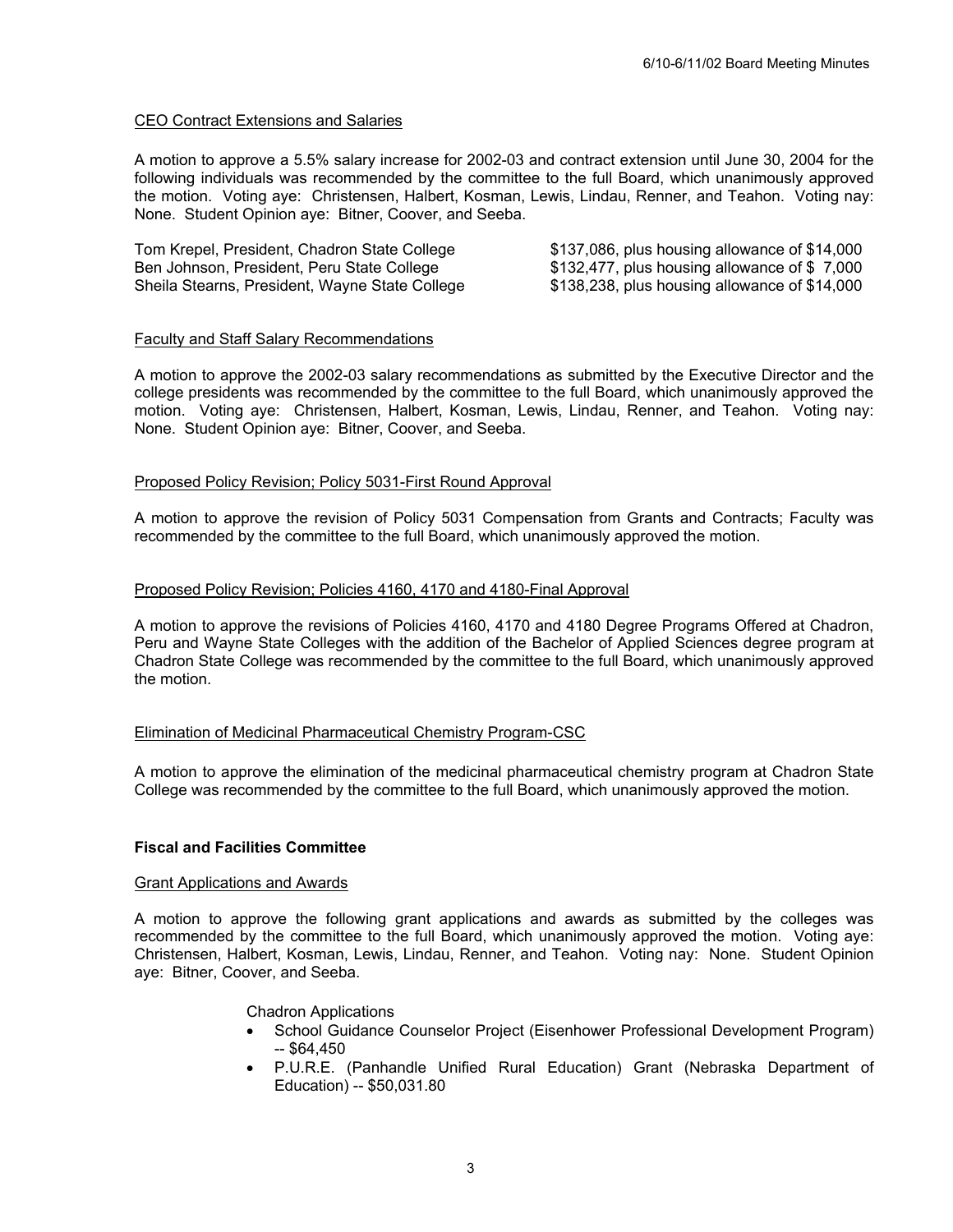## Wayne Awards

- Teacher World 2002 (Nebraska Department of Education) -- \$38,000
- Wayne State College Field Turf-Tire-Derived Products/Crumb Rubber Grant (Nebraska Department of Environmental Quality) -- \$125,000
- Wayne State College Track Project-Tire-Derived Products/Crumb Rubber Grant (Nebraska Department of Environmental Quality) -- \$34,500

#### Contracts and Change Orders

A motion to approve the following change orders submitted by Chadron and Peru State Colleges was recommended by the committee to the full Board, which unanimously approved the motion. Voting aye: Christensen, Halbert, Kosman, Lewis, Lindau, Renner, and Teahon. Voting nay: None. Student Opinion aye: Bitner, Coover, and Seeba.

Chadron State College Change Order

• Andrews Hall Dormitory (dormitory suite renovation) - \$89,500

Peru State College Change Order

• Library/Old Gym (finish basement floor & floor supports) - \$42,764

#### LB 309 Allocations and Retrievals

A motion to approve the allocations and retrievals of LB 309 funding was recommended by the committee to the full Board, which unanimously approved the motion. Voting aye: Christensen, Halbert, Kosman, Lewis, Lindau, Renner, and Teahon. Voting nay: None. Student Opinion aye: Bitner, Coover, and Seeba. Trustee Halbert asked for an explanation of the retrieval of funds. Trustee Lewis explained that the retrieval is for funds allocated that were left over after the specific project was completed.

Chadron State College: Retrieval of \$10,250.00 for graphics network control/monitoring in heating plant Retrieval of \$2,975.00 for fire alarm system in Math/Science Retrieval of \$2,470.91 for fire alarm system in Nelson Physical Activities Center Retrieval of \$841.50 for fire hydrant installation Acceptance of \$1,700,000.00 for HVAC renovation in Administration Building

Peru State College:

Retrieval of \$146.07 for pool filter replacement in Wheeler Center Retrieval of \$1,497.45 for roof replacement on A.V. Larson building Retrieval of \$6,527.58 for design for roof replacement on A.V. Larson building

Wayne State College Retrieval of \$17,976.65 for stair tread replacement in Brandenburg Education Retrieval of \$28,135.00 for stair tread replacement in Humanities Building Acceptance of \$1,445,000.00 for design and installation of HVAC and chilled water lines in Rice Auditorium.

#### Depositories and Signatories

A motion to approve the depositories and signatories submitted by the colleges was recommended by the committee to the full Board, which unanimously approved the motion. Voting aye: Christensen, Halbert, Kosman, Lewis, Renner, and Teahon. Voting: nay: None. Abstaining: Lindau. Student Opinion aye: Bitner, Coover, and Seeba.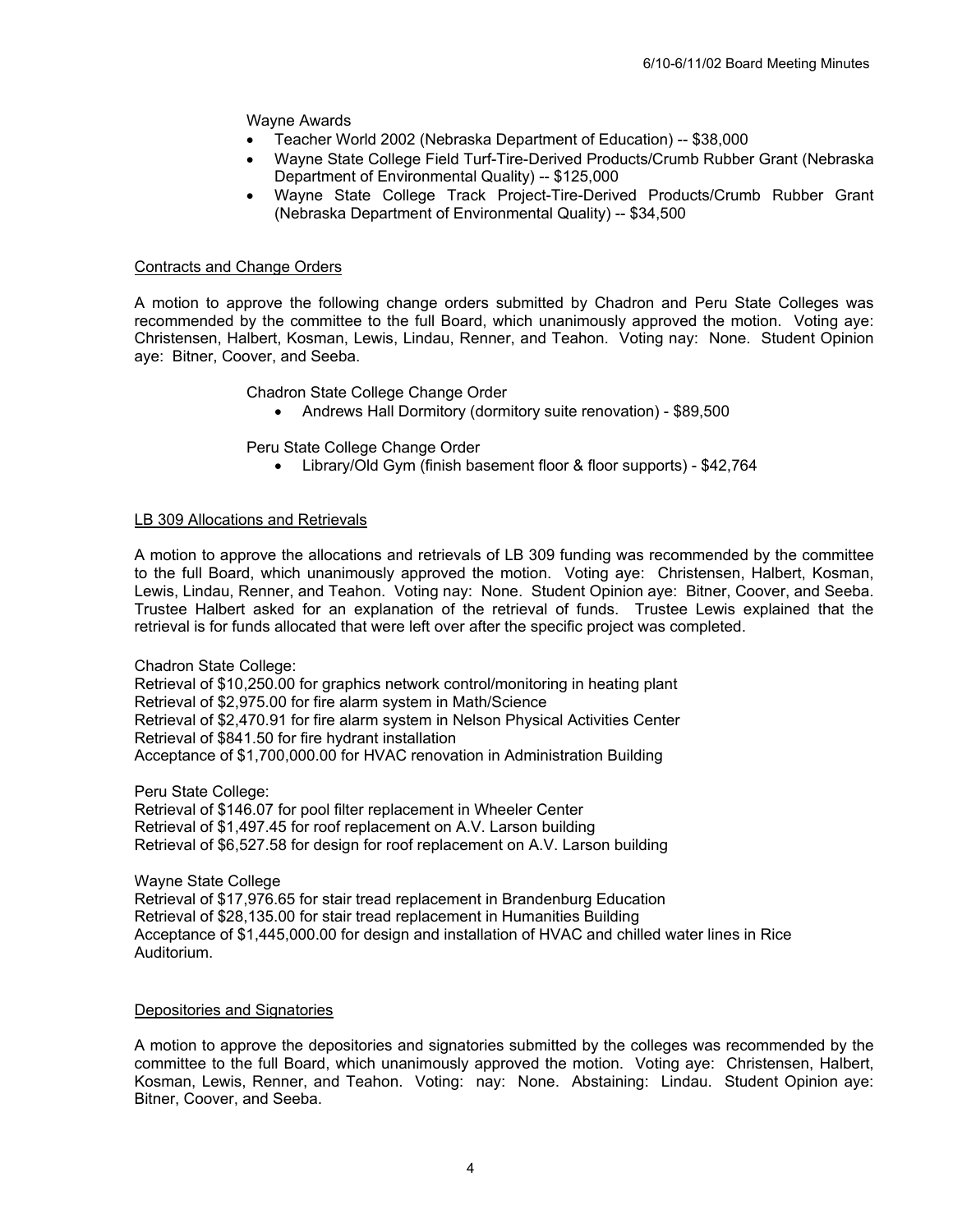# Food Service Contract

A motion to approve the 2002-03 food service contract recommendations submitted by Peru State College with Creative Dining Service was recommended by the committee to the full Board, which unanimously approved the motion.

## Revised Operating Budgets

A motion to approve the revised 2001-02 operating budgets as submitted by the colleges was recommended by the committee to the full Board, which unanimously approved the motion. Voting aye: Christensen, Halbert, Kosman, Lewis, Lindau, Renner, and Teahon. Voting nay: None. Student Opinion aye: Bitner, Coover, and Seeba.

## Revised Revenue Bond Operating Budgets

A motion to approve the revised 2001-02 revenue bond operating budgets as submitted by the colleges was recommended by the committee to the full Board, which unanimously approved the motion. Voting aye: Christensen, Halbert, Kosman, Lewis, Lindau, Renner, and Teahon. Voting nay: None. Student Opinion aye: Bitner, Coover, and Seeba.

## Preliminary Operating Budgets

A motion to approve the preliminary 2002-03 operating budgets as submitted by the System Office and the colleges was recommended by the committee to the full Board, which unanimously approved the motion. Voting aye: Christensen, Halbert, Kosman, Lewis, Lindau, Renner and Teahon. Voting nay: None. Student Opinion aye: Bitner, Coover, and Seeba.

#### Preliminary Revenue Bond Operating Budgets

A motion to approve the preliminary 2002-03 revenue bond operating budgets as submitted by the colleges was recommended by the committee to the full Board, which unanimously approved the motion. Voting aye: Christensen, Halbert, Kosman, Lewis, Lindau, Renner and Teahon. Voting nay: None. Student Opinion aye: Bitner, Coover, and Seeba.

#### NSC Operating Budget Request & Capital Construction Request

A motion to approve the NSC operating budget request and the capital construction budget request for the 2003-04 to 2004-05 biennium was recommended by the committee to the full Board, which unanimously approved the motion. Executive Director Carpenter noted this is a continuation of the 5 x 4 plan concept implemented two years ago. This recommendation asks the Board to again approve the 5 x 4 concept to go forward and present to the Coordinating Commission, the Governor and Legislature the "full needs" request of the Nebraska State Colleges. There was a great deal of discussion regarding whether or not to continue on this path or to pare back the NSC request. The sense is, that while we are very aware of the difficult times in which the state finds itself, we must let the leaders of the state know what our needs are consistently. Carpenter pointed out that all of us in the NSC recognize that it is not likely that our request will be funded, even in a small measure. We want to make sure that when the economy turns around, as it eventually will, we want the state to be aware of what it takes to maintain our system of high quality postsecondary education. As always our goal is to keep tuition affordable to assure access to higher education for Nebraskans. It is also important that we send the message that we recognize this request will very likely not be funded Carpenter said. The NSC is prepared to do its part as the state goes through this economic downturn. However, it is important that the state understand what the NSC needs as we partner with it. Thus, this budget is an expression of the needs of the NSC coupled with the understanding that it will not be funded. Voting aye: Christensen, Halbert, Kosman, Lewis, Lindau, Renner, and Teahon.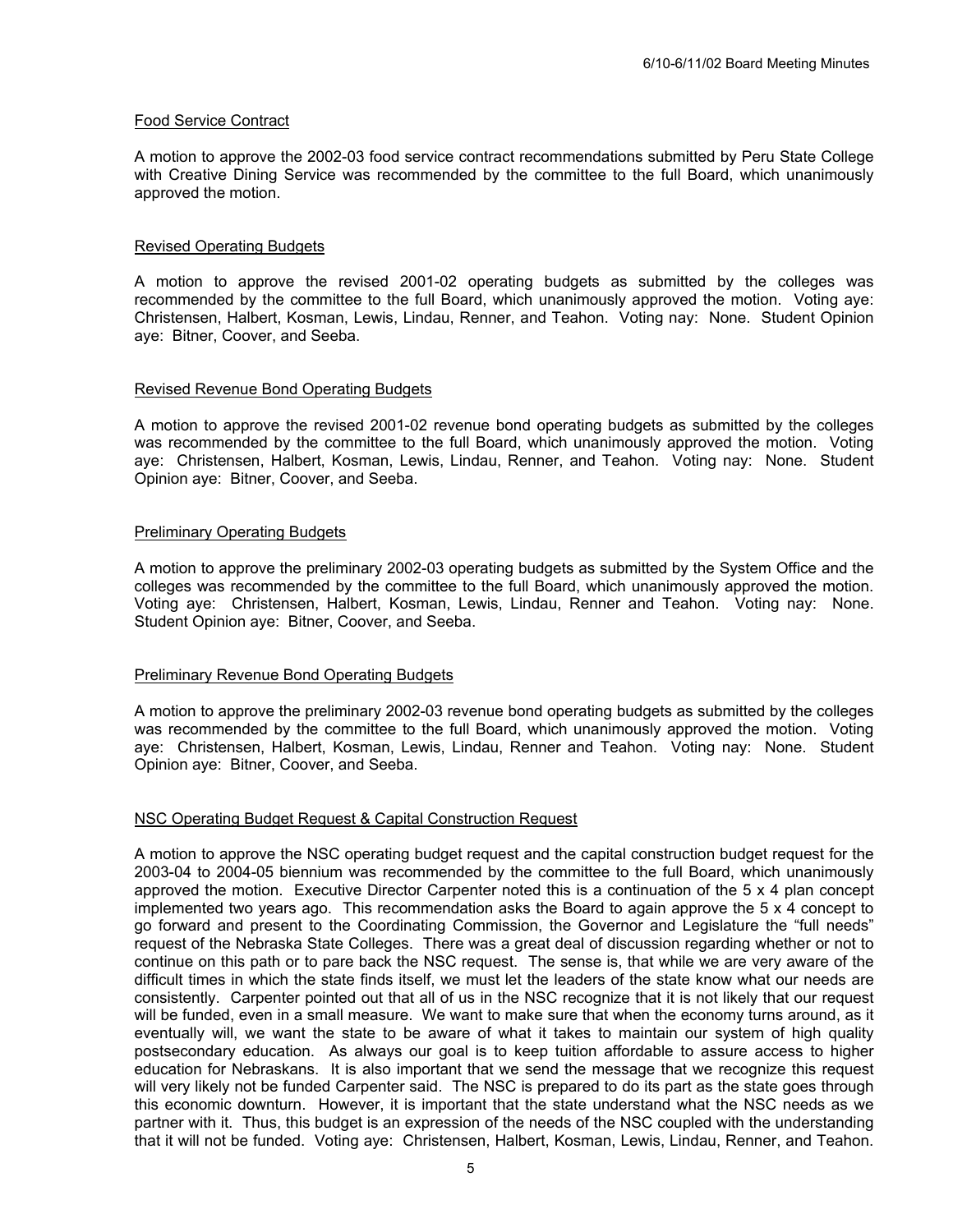Voting nay: None. Student Opinion aye: Bitner, Coover, and Seeba.

#### 2003-2005 NSC Capital Construction Budget Request Priority List

A motion to approve the 2003-2005 biennium NSC capital construction budget request priority listing to include the LB309 categories and other general fund requests as shown below was recommended by the committee to the full Board, which unanimously approved the motion. Voting aye: Christensen, Halbert, Kosman, Lewis, Lindau, Renner, and Teahon. Voting nay: None. Student Opinion aye: Bitner, Coover, and Seeba.

#### **Nebraska State Colleges 2003-2005 Biennium Capital Construction Request Prioritization**

| Priority       |                                              | FY2003-04  | FY2004-05 |
|----------------|----------------------------------------------|------------|-----------|
| 1              | Fire/Life Safety - Class I                   | 1,473,359  |           |
| $\overline{2}$ | Deferred Repair - Class I                    | 1,596,000  |           |
| 3              | ADA - Class I                                | 397,500    |           |
| 4              | CSC - Academic/Administration Bldg. Renov.   | 7,000,000  |           |
| 5              | WSC - Maintenance Bldg. Renov./Addition      | 2,000,000  |           |
| 6              | PSC - Emergency Life Safety Issues           |            |           |
|                | (emergency power generator, AWAC             |            |           |
|                | bleacher replacement)                        | 350,000    | 157,000   |
| 7              | WSC - Carhart Science Renov. Planning        | 60,000     | 325,000   |
| 8              | CSC - Armstrong Renovation - Planning        | 15,000     |           |
| 9              | PSC - Health & Fitness Complex - Design Dev. |            | 100,000   |
| 10             | WSC - Street Repair                          | 50,000     | 925,000   |
| 11             | Fire/Life Safety - Class II                  |            | 786,200   |
| 12             | Deferred Repair - Class II                   |            | 284,000   |
| 13             | ADA - Class II                               |            | 290,000   |
| 14             | Energy Conservation - Class I                | 1,018,000  |           |
| 15             | Fire/Life Safety - Class III                 |            | 855,000   |
| 16             | Deferred Repair - Class III                  |            | 225,000   |
| 17             | ADA - Class III                              |            | 1,165,000 |
| 18             | Energy Conservation - Class II               |            | 715,000   |
|                | Total Request - 2003-2005 Biennium           | 13,959,859 | 5,827,200 |

#### Morgan Hall Design/Development-PSC

A motion to accept and approve the design development documents for the Eliza Morgan Hall renovation project at Peru State College was recommended by the committee to the full Board, which unanimously approved the motion. (Copy on file in System Office.)

#### Program Statement for PSC Health and Fitness Complex Project

A motion to approve the program statement for the Peru State College Health and Fitness Complex project was recommended by the committee to the full Board, which unanimously approved the motion. (Copy on file in System Office.)

#### Program Statement for WSC Campus Services Building Renovation/Addition

A motion to approve the program statement for the Wayne State College Campus Services Building Renovation/Addition project was recommended by the committee to the full Board, which unanimously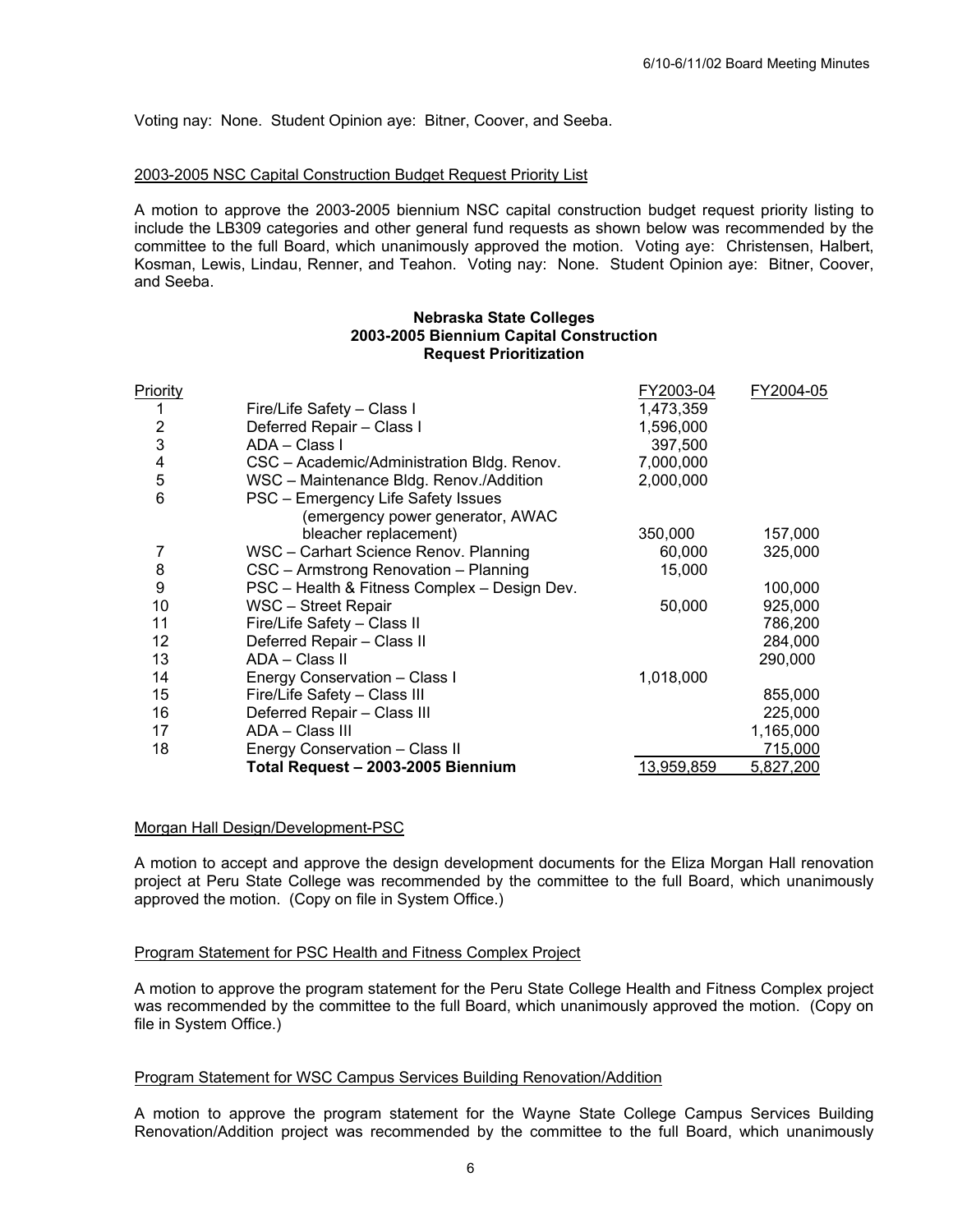approved the motion. (Copy on file in System Office.)

#### Authorize Executive Director to Approve Architect Selection for Neihardt Hall Renovation-WSC

A motion to authorize the Executive Director to approve a contract with the architect selection committee's first choice of Bahr Vermeer Haecher for Neihardt Hall Renovation project at Wayne State College was recommended by the committee to the full Board, which unanimously approved the motion.

## Engineer Selection for Rice HVAC-WSC

A motion to approve the engineer selection for Rice HVAC project at Wayne State College was recommended by the committee to the full Board, which unanimously approved the motion.

#### Revised Budgets for LB 1 Projects & Use of Capital Improvement Fees

A motion to approve the revised budgets for LB 1 projects and use of capital improvement fees for Library/Old Gym at Peru State and Power Plant at Wayne State was recommended by the committee to the full Board, which unanimously approved the motion. Voting aye: Christensen, Halbert, Kosman, Lewis, Lindau, Renner, and Teahon. Voting nay: None. Student Opinion aye: Bitner, Coover, and Seeba.

#### Expenditure of Capital Improvement Fees

A motion to approve the expenditure of capital improvement fees to match LB 309 projects was recommended by the committee to the full Board, which unanimously approved the motion. Voting aye: Christensen, Halbert, Kosman, Lewis, Lindau, Renner, and Teahon. Voting nay: None. Student Opinion aye: Bitner, Coover, and Seeba.

## Authorize Executive Director to Sign Eliza Morgan Renovation Construction Contract-PSC

A motion to authorize the Executive Director to sign the construction contract for the Eliza Morgan Renovation project at Peru State College was recommended by the committee to the full Board, which unanimously approved the motion.

#### Proposed Policy Revision; Policy 8062-First Round Approval

A motion to approve the amendments to Policy 8062 Capital Construction; Programs Statements was recommended by the committee to the full Board, which unanimously approved the motion.

#### Proposed Policy Revision; Policy 8064-First Round Approval

A motion to approve the amendments to Policy 8064 Capital Construction Bids was recommended by the committee to the full Board, which unanimously approved the motion.

#### Proposed Policy Revision; Policy 8066-First Round Approval

A motion to approve the amendments to Policy 8066 Capital Construction; Contracts; Professional Consulting Services was recommended by the committee to the full Board, which unanimously approved the motion.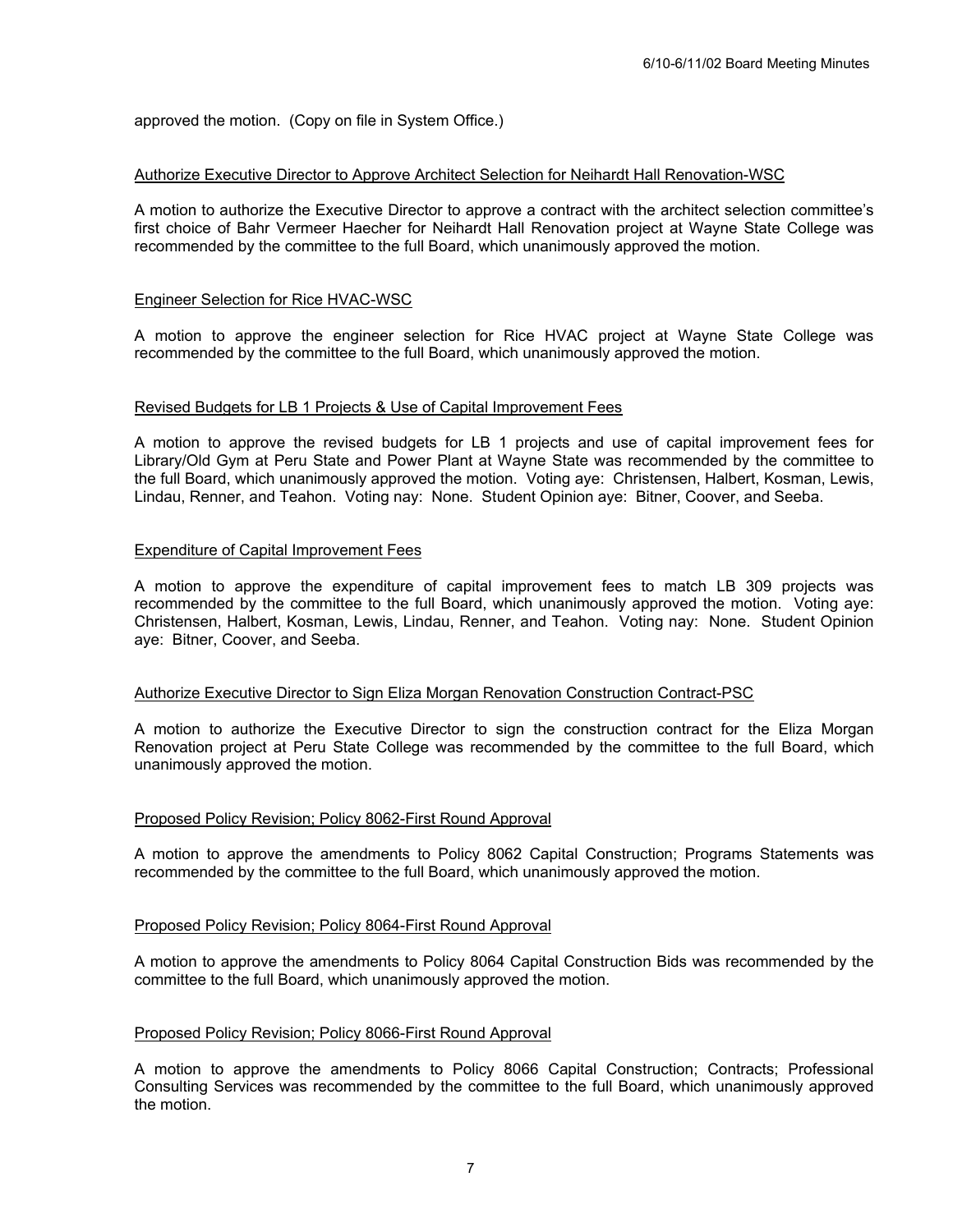## Proposed Policy Revision; Policy 9004-First Round Approval

A motion to approve the amendments to Policy 9004 Revenue Bonds; Fees, Charges, Use was recommended by the committee to the full Board, which unanimously approved the motion.

## Capital Improvement Fees for Track & Entry Plaza-WSC

A motion to approve the use of up to \$400,000 in capital improvement fees for the Track and Entry Plaza project at Wayne State College was recommended by the committee to the full Board, which unanimously approved the motion. Voting aye: Christensen, Halbert, Kosman, Lewis, Lindau, Renner, and Teahon. Voting nay: None. Student Opinion aye: Bitner, Coover, and Seeba.

#### Master Bond Resolution

A motion to approve the resolution, which adopts and approves (1) Master Bond Resolution, (2) Supplemental Bond Resolutions for (a) Wayne, (b) Peru and (c) Chadron, and (3) related bond documentation was recommended by the committee to the full Board, which unanimously approved the motion. Voting aye: Christensen, Halbert, Kosman, Lewis, Lindau, Renner, and Teahon. Voting nay: None. Student Opinion aye: Bitner, Coover, and Seeba.

#### House Demolition-WSC

A motion to approve the demolition of three (3) houses owned by Wayne State College was recommended by the committee to the full Board, which unanimously approved the motion.

#### **ITEMS FOR INFORMATION AND DISCUSSION**

## **Academic and Personnel**

#### Personnel Actions

Personnel actions not requiring Board approval were reported for information. (Copies are attached to the official minutes.)

#### Collective Bargaining Teams

The following management bargaining teams have been appointed in preparation for the next bargaining session with the State College Education Association (SCEA), the Nebraska State College Professional Association (NSCPA), and the National Association of Public Employees, Local #61, of the American Federation of State, County and Municipal Employees (NAPE/AFSCME) bargaining units:

| Labor Counsel:<br>Faculty Unit (SCEA):<br>Professional Staff Unit (NSCPA): | <b>Chief Negotiator:</b> | Larry Schultz                                                 |
|----------------------------------------------------------------------------|--------------------------|---------------------------------------------------------------|
|                                                                            |                          | George Rozmarin                                               |
|                                                                            |                          | Joyce Hardy, CSC<br>Jerry Martin, PSC<br>David Fuller, WSC    |
|                                                                            |                          | Ed Hoffman, CSC<br>Linda Jacobsen, PSC<br>Carolyn Murphy, WSC |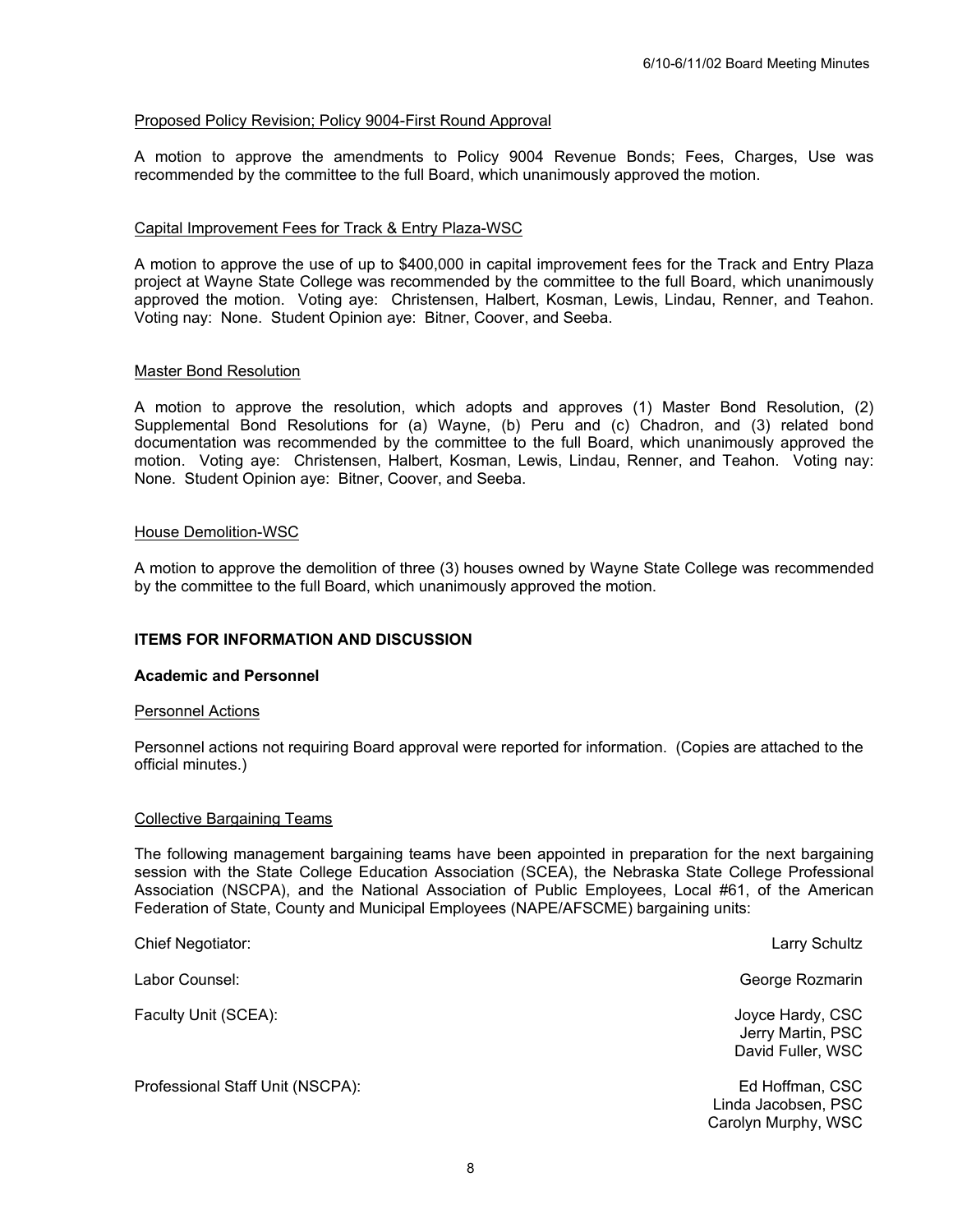# Support Staff Unit (NAPE): Kara Vogt, CSC CONSERVENT CONSERVENT CONSERVENT CONSERVENT CONSERVENT CONSERVENT CONSERVENT CONSERVENT CONSERVENT CONSERVENT CONSERVENT CONSERVENT CONSERVENT CONSERVENT CONSERVENT CONSERVENT CONS

Lisa Bahensky, PSC Derby Johnson, WSC

#### Peru Benchmarks

Peru's annual report of progress toward benchmarks established to address the postsecondary education needs in southeast Nebraska was presented to the Board. The report will be forwarded to the Coordinating Commission.

#### Applied Human and Sport Physiology Program-WSC

Wayne State College has changed the name of the Sports Medicine major previously approved by the Board to the Applied Human and Sport Physiology major to avoid any representation problems with students, consumers, employers, and the graduate community.

#### **Fiscal and Facilities**

#### Grant Applications and Award

The following grant applications and awards were presented to the Board for information.

Wayne State College Applications

- Microform/Ultrafiche Equipment (Nebraska State Records Board) -- \$8,950
- Research Revolution: The Laboratory and the Shaping of Modern Life (National Science Foundation) -- \$1,700 plus resource materials

Wayne State College Award

• Yesterday's Tomorrows: Past Visions of the American Future (Nebraska Humanities Council) -- \$2,000

#### Contracts and Change Orders

The following contracts and change orders were presented to the Board for information.

Chadron State College Contracts

- Campus (consulting services-Increased bandwidth service) -- \$10,000
- High Rise Dormitory (cooling tower replacement) -- \$31,750
- Math & Science Building (professional engineering services for design of a fire sprinkler system) -- \$7,966
- Andrews Hall Dormitory (asbestos abatement) -- \$10,800

Peru State College Contracts

- Library/Academic Resource Center (additional professional services) -- \$5,085
- Library/Old Gym (furnishing and equipping the remodeled Library and ARC) -- \$39,660
- Campus Services Building (structural study of boiler house east wall) -- \$2,100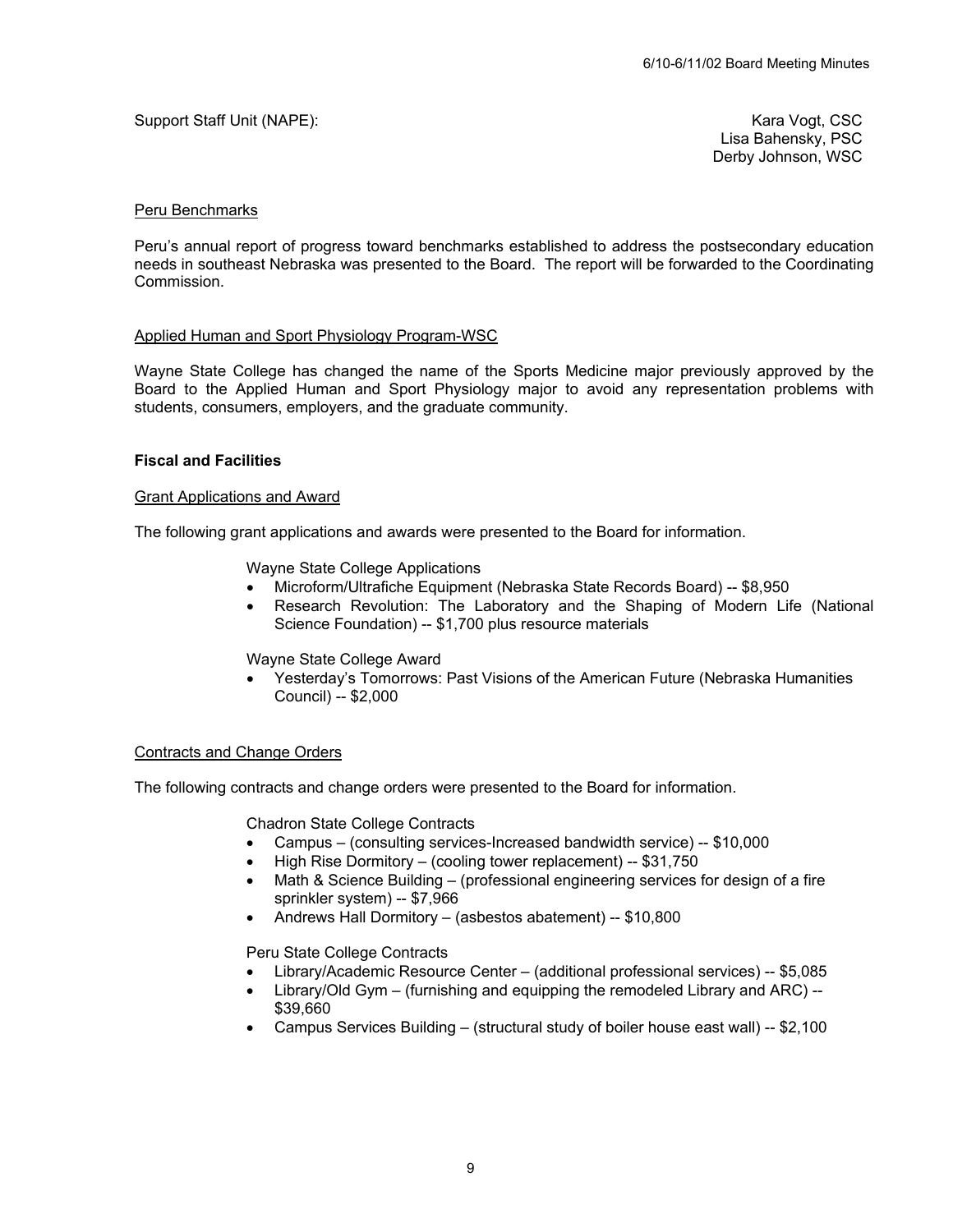Wayne State College Contracts

- Ramsey Theatre (lighting package) -- \$69,261
- Campus-wide (human resources audit) -- \$17,000
- Rice Auditorium (professional services for new west entry and replacement of 2 small roofs) -- \$18,000

Peru State College Change Orders

- Library/Old Gym (construction change directive #1 administration AC relocation) -- \$4,174
- Library/Old Gym (construction change directive #2 tackable surfaces) -- \$2,000
- Library/Old Gym  $(\#1 \text{ floors}) -$ \$11,000

Wayne State College Change Orders

- Ramsey Theatre  $#8$  add exit door rear of stage; revisions to lighting, painting, relocate piping) -- \$14,749
- Ramsey Theatre (#9 additional structural support for theatre rigging) -- \$15,291

## Occupancy and Income Report

The colleges provided information on occupancy and the income earned on the revenue bond facilities during the spring 2002 semester. (Copies are attached to the official minutes.)

#### Modification Budgets

The NSC prioritization that would be used to restore requested and reduced programs and funding if requests and current operating budgets cannot be fully funded was provided as follows.

- Priority 1 Health insurance request
- Priority 2 Reductions made from existing base
- Priority 3 LB 1100 depreciation costs
- Priority 4 Continuation request items
- Priority 5 New building opening requests
- Priority 6 Budget adjustment requests (areas of emphasis)

#### **MISCELLANEOUS INFORMATION ITEMS**

#### Appointment of System Lobbyist

A motion to approve the appointment of Bruce Cutshall to serve as lobbyist during 2002-03 for the Nebraska State Colleges System at a fee of \$26,375 was unanimously approved. Voting aye: Christensen, Halbert, Kosman, Lewis, Lindau, Renner and Teahon. Voting nay: None. Student Opinion aye: Bitner, Coover, and Seeba.

#### Executive Director's Report

Executive Director Carpenter reported that a special session of the Legislature would begin July 30 to deal with the state's projected revenue shortfall. He further noted that budget cuts are expected and the presidents are continuing to maintain the hiring freezes and keeping spending to a minimum.

Executive Director Carpenter and System Lobbyist, Bruce Cutshall, along with Willa and Hod Kosman have visited with Senators in the western part of the state to talk about the NSC generally and Chadron specifically. The Executive Director will meet with several other Senators in the near future.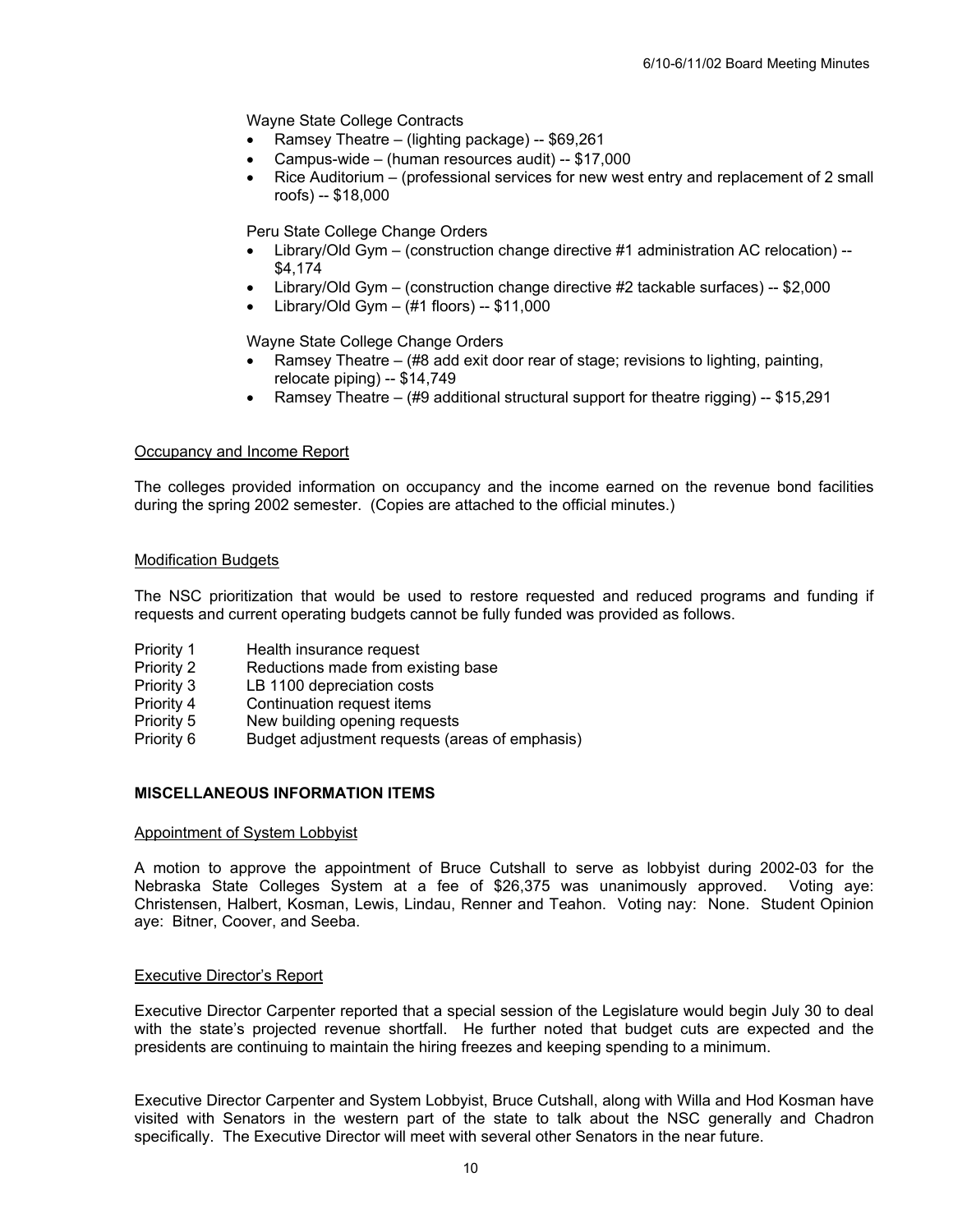The Executive Director and his staff are continuing to work on the issues raised during the last Legislative session.

#### Presidents' Reports

President Krepel reported that the most recently appointed Senator, Fred Hlava, is a Chadron State alum. He further reported Chadron continues to work diligently on building enrollments.

President Johnson reported the endowed chairs for history, business, and sciences were named and would be announced in the near future. Peru also hopes to add an endowed chair for education within the next few years.

President Stearns reported she would be making a presentation to the Coordinating Commission about the Academic Quality Improvement Project accreditation process. She further noted the College and the City of Wayne were discussing the possible joint purchase of a shuttle bus to be used between the campus and downtown.

#### Student Trustees' Reports

The student trustees all thanked the Board of Trustees for the opportunity to serve on the Board.

Student Trustee Coover reported on her opportunity to attend and present at an undergraduate research conference as part of a course during the spring semester.

Student Trustee Bitner reported she had participated in various musical group tours during the spring semester.

Student Trustee Seeba reported on the Phi Beta Lambda national leadership conference and scholar athletes.

#### 2002-03 Board Meeting Schedule

The Board meeting schedule for 2002-03 was presented as follows.

| <b>SEPTEMBER</b> | BOARD OF TRUSTEES MEETING--CHADRON | September 9-10, 2002 |
|------------------|------------------------------------|----------------------|
| <b>NOVEMBER</b>  | BOARD OF TRUSTEES MEETING--PERU    | November 14-15, 2002 |
| <b>FEBRUARY</b>  | BOARD OF TRUSTEES MEETING--LINCOLN | February 13-14, 2003 |
| APRIL            | BOARD OF TRUSTEES MEETING--WAYNE   | April 10-11, 2003    |
| <b>JUNE</b>      | BOARD OF TRUSTEES MEETING-LINCOLN  | June 12-13, 2003     |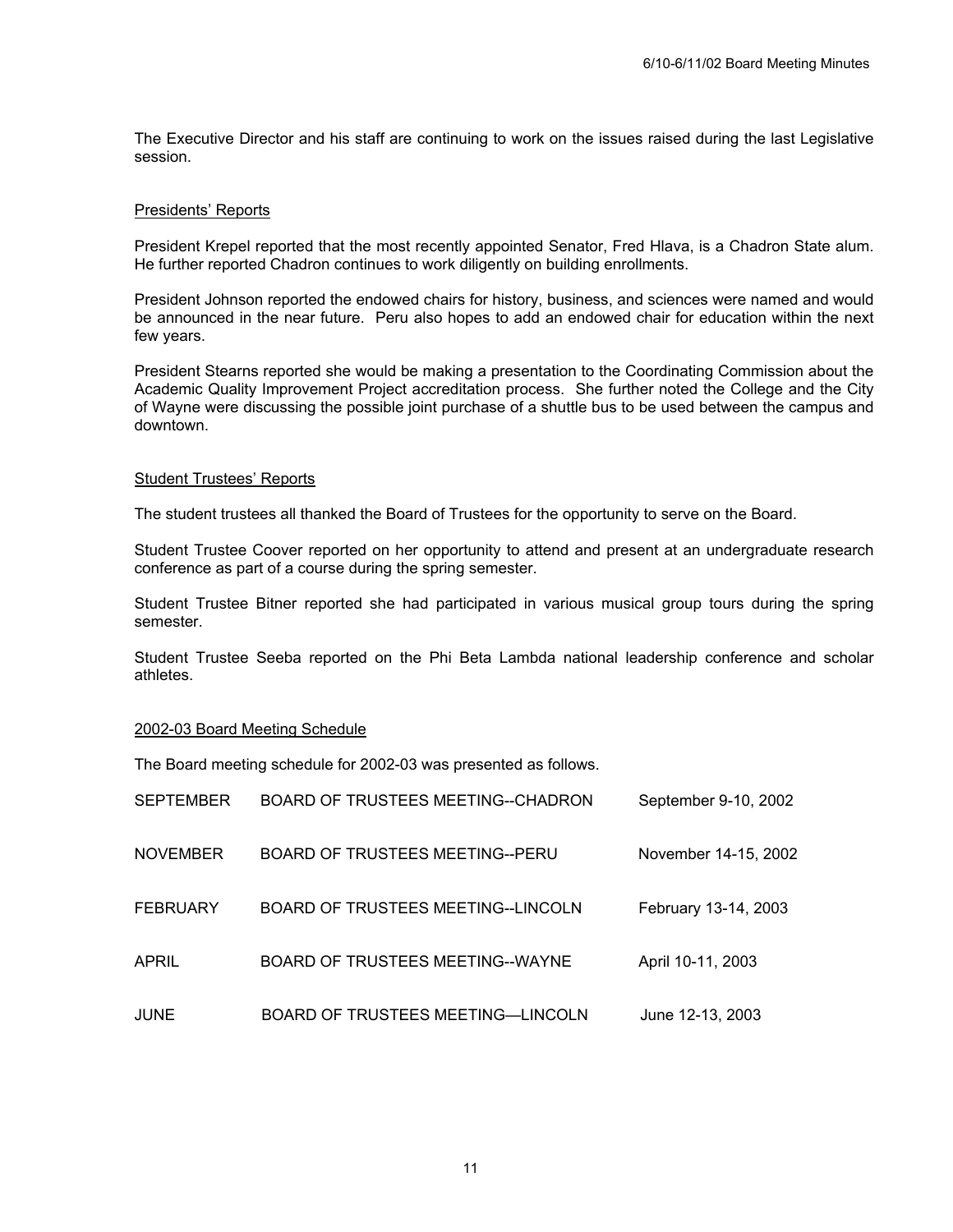# Nominating Committee Report and Election of Officers

The Nominating Committee, consisting of Trustees Christensen, Kosman and Lewis, presented the following slate of officers to the Board:

Trustee Lindau, Chair Trustee Lewis, Vice Chair

A motion to elect the slate was unanimously approved.

#### Next Meeting

The next regularly scheduled meeting of the NSC Board of Trustees will be held at Chadron, Nebraska on September 9-10, 2002.

**ADJOURNMENT --** The meeting was adjourned at 10:13 a.m.

Respectfully submitted,

Stan Carpenter Executive Director

Persons interested in source documents relating to the above agenda items may consult the Board Book for this meeting kept on file in the Nebraska State Colleges System Office in Lincoln.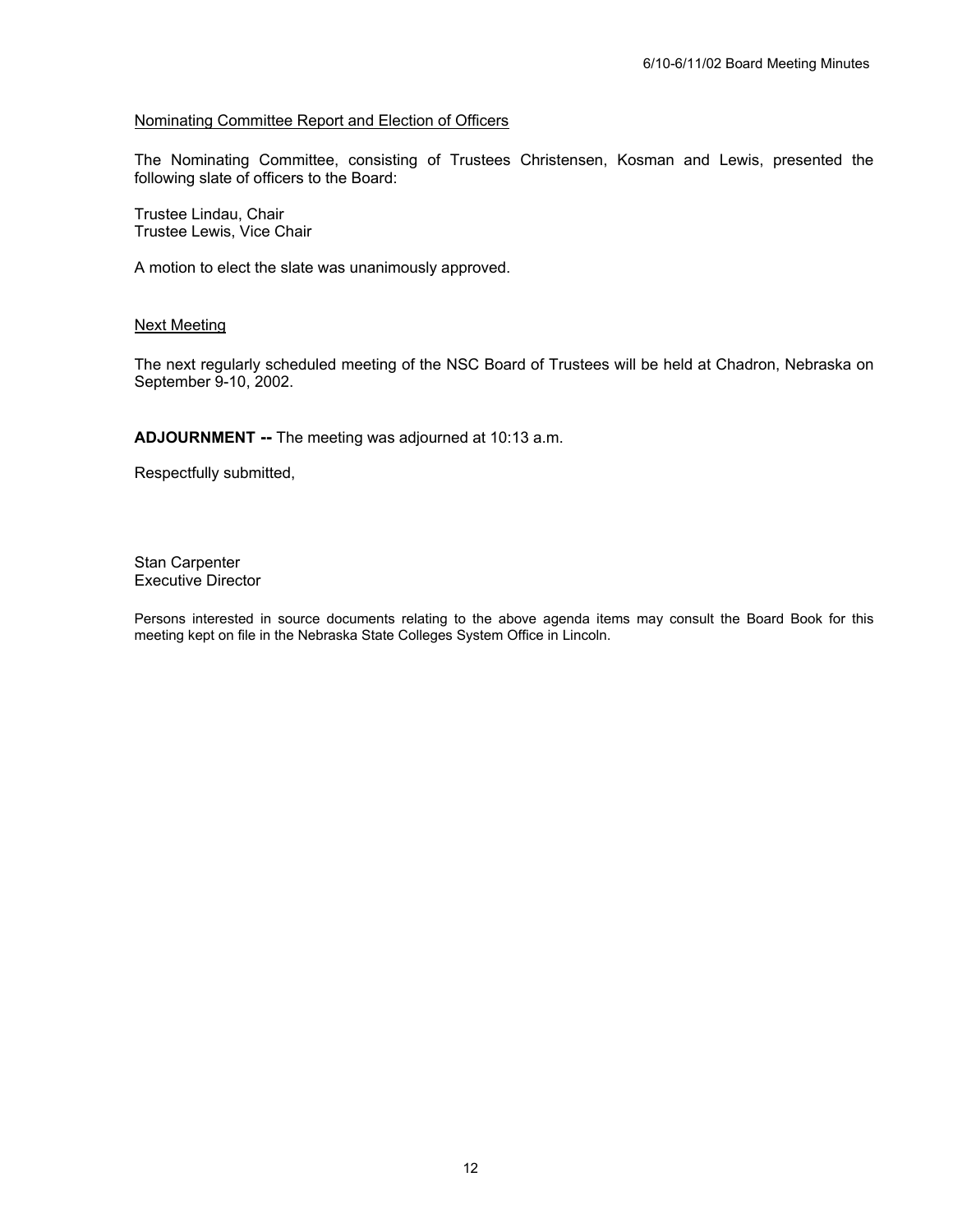# **NEBRASKA STATE COLLEGES SYSTEM BOARD OF TRUSTEES**

# **MINUTES OF AUGUST 9, 2002 MEETING \_\_\_\_\_\_\_\_\_\_\_\_\_\_\_\_\_\_\_\_\_\_\_\_\_\_\_\_\_\_\_\_\_\_\_\_\_\_\_\_\_\_\_\_\_\_\_\_\_\_\_\_\_\_\_\_\_\_\_\_\_\_\_\_\_\_\_\_\_**

An emergency meeting of the Board of Trustees of the Nebraska State Colleges System was held via teleconference on Friday, August 9, 2002.

In compliance with the provisions of Neb. Rev. Stat. Section 84-1411, printed notice of this meeting was mailed to each member of the Board of Trustees. In addition, copies of such notice were sent to the presidents of the State Colleges, Associated Press, and selected Nebraska newspapers. We, each of us, hereby acknowledge due and sufficient service to the above, the foregoing notice of the time and place and object of said meeting, and agree to meet in said meeting at the time and place presented.

Board Members attending: Richard Halbert, Falls City Willa Kosman, Scottsbluff Steve Lewis, Lexington Sheryl Lindau, Wayne Jeff Renner, Bellevue Larry Teahon, Chadron

NSC Office Staff participating: Stan Carpenter, Executive Director Larry Schultz, Associate Executive Director for Academic Affairs & Legal Services Jean Dale, Associate Executive Director for Administration & Finance Bruce Donelson, Facilities Management & Planning Director Sheri Irwin, Public Relations Director Lynne Olson, Administrative Assistant

Others attending: Joyce Hardy, Senior Vice President for Academic Affairs, Chadron State College Ed Hoffman, Vice President for Administration, Chadron State College Ben Johnson, President Peru State College Carolyn Murphy, Vice President for Administration & Finance, Wayne State College Sheila Stearns, President, Wayne State College

#### **CALL TO ORDER**

Board Chair Lindau called the emergency meeting to order at 9:00 a.m.

## **APPROVAL OF THE AGENDA**

The meeting agenda for August 9 was approved as presented.